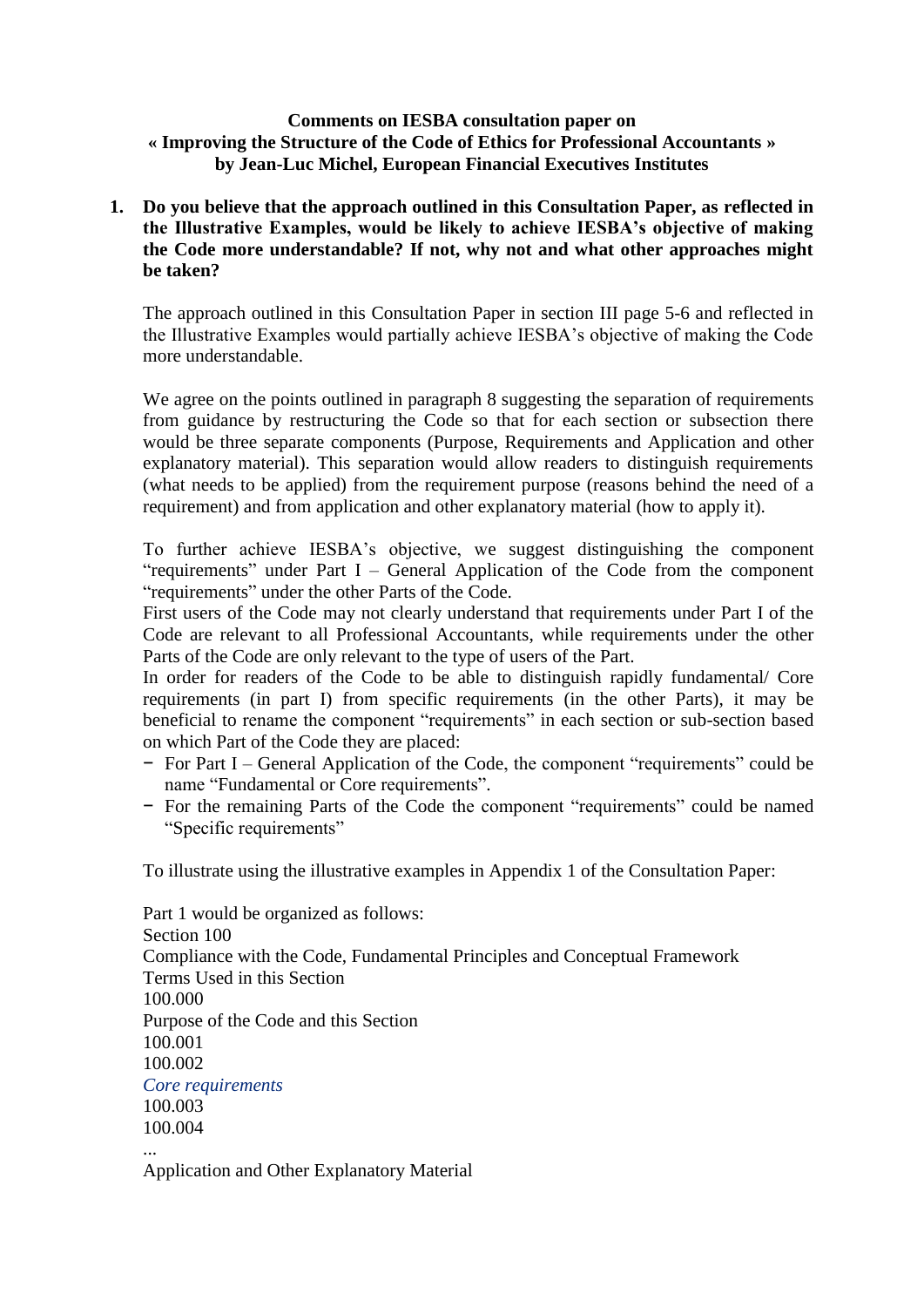…. This example could apply to the other sections of Part I

Part IV would be organized as follows: Terms Used in this Section 400.000 Scope 400.001 Purpose of this Section 400.002 400.003 *Specific requirements* 400.005 400.006 ... Application and Other Explanatory Material ….

This example could apply to proposed Parts II, III IV & V

### **2. Do you believe that the approach outlined in this Consultation Paper, as reflected in the Illustrative Examples would be likely to make the Code more capable of being adopted into laws and regulations, effectively implemented and consistently applied? If not, why not and what other approaches might be taken?**

The approach outlined in this Consultation Paper in section III page 5-6 and reflected in the Illustrative Examples **would, but not only, achieve IESBA's objective** of making the Code more accessible, therefore making it capable of being adopted into laws and regulations. In particular, as mentioned in paragraph 8, page 5, separating requirements from guidance and restructuring the Code into three separate components (Purpose, Requirements and Application and other explanatory material) would allow regulators to directly identify requirements that can be adopted into laws and regulations.

Considerations, other than the structure of the Code, such as the substance of the requirement are necessary when drafting requirements. For example, the requirement's relevance can be achieved through obtaining feedback from regulators in different countries on the relevance of the Code compared to the adopted laws and regulations. This feedback can allow the identification of areas of improvement in the Code's structure or in its substance. We understand that this Consultation Paper does not cover this topic.

#### **3. Do you have any comments on the suggestions as to the numbering and ordering of the content of the Code (including reversing the order of extant Part B and Part C), as set out in paragraph 20 of the Consultation Paper?**

We agree that the proposed numbering convention in paragraph 20 on page 7, first bullet point, relying on the division of the parts of the Code into overall sections and subdivisions into topics would facilitate the future expansion of current topics and subtopics without renumbering every existing paragraph that follows a change or resorting to contrived numbering.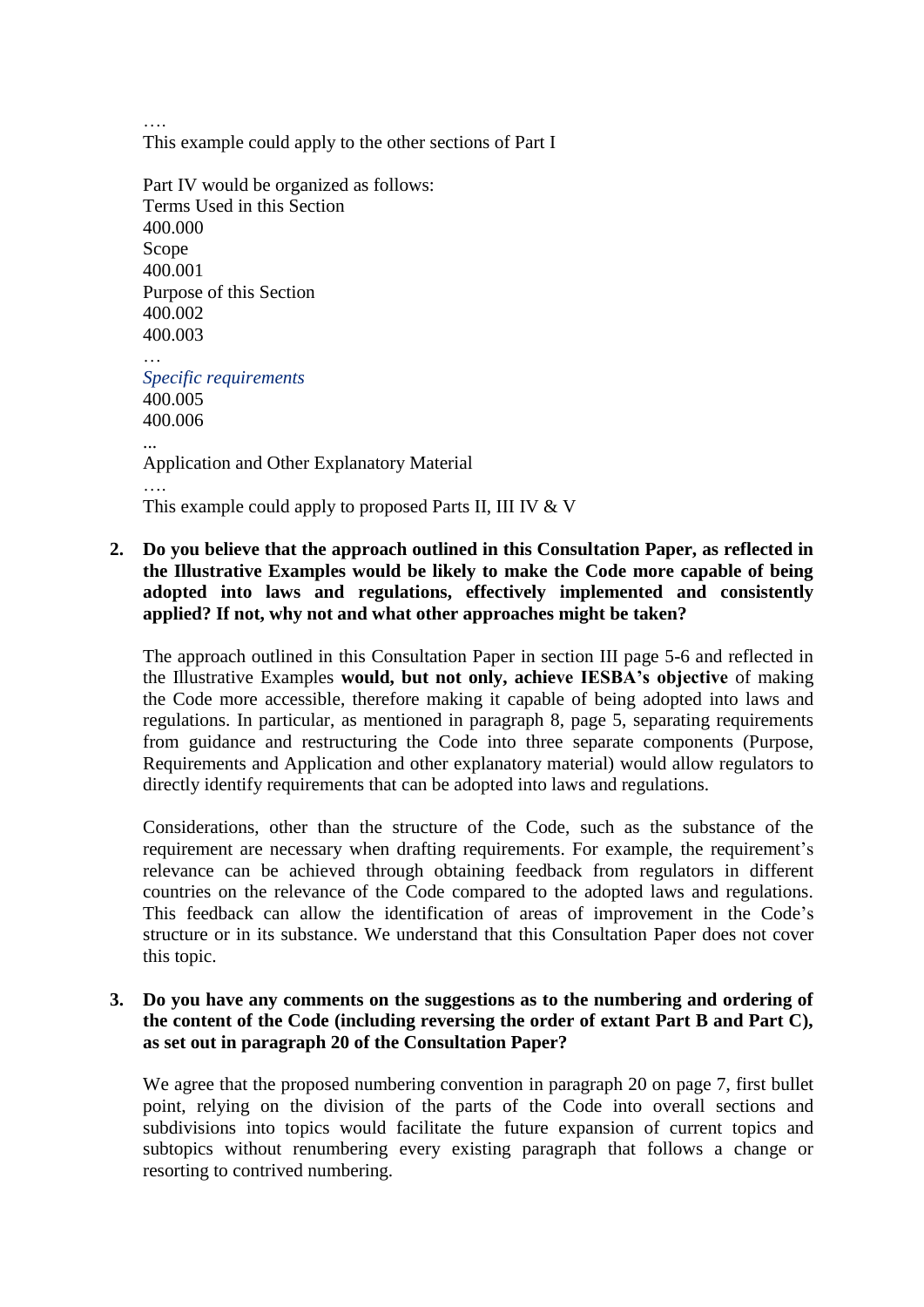We also agree with the proposal in paragraph 20 on page 7, second bullet point, where Parts on independence can be presented and grouped with proposed Part III – Professional Accountants in Public Practice as they both relate to the type of user.

However, in terms of sequence, as we consider independence as a foundation, we would suggest grouping the independence parts into one part (which would include 2 sections) and placing it as much as possible closest to the Fundamental Principles and Conceptual Framework, just after Part I General Application of the Code. In order to maintain the parts on Independence grouped with Part III– Professional Accountants in Public Practice, we suggest that Part II – Professional Accountants in Business would be moved to the end of the Code.

To illustrate using the illustrative examples in Appendix 1 of the Consultation Paper page 13:

Part I – General Application of the Code

Part II – Independence in Relation to Professional Accountants in Public Practice

Part III– Professional Accountants in Public Practice

Part IV – Professional Accountants in Business

#### **4. Do you believe that issuing the Provisions in the Code as separate standards or rebranding the Code, for example as International standards on Ethics, would achieve benefits such as improving the visibility or enforceability of the Code?**

We agree with the proposal in paragraph 22 in page 7 that issuing the Provisions in the Code as separate standards would achieve benefits such as improving the visibility or enforceability of the Code.

As for rebranding the Code, this can also improve the visibility of the Code. However, we suggest care would be taken in choosing a name that represents the actual scope of the Code. To clarify, as the Code is for Professional Accountants (in Public practice or in Business), it would be beneficial to have this visible in the Code name that would be adopted. For example, the suggested "International Standards of Ethics" could be misleading as the Code cannot apply to all situations or professions and is limited to Professional Accountants. For example, the suggested title could include a word such as "professional Accountants" and rebranded as "Professional Accountants' International Standards on Ethics".

### **5. Do you believe that the suggestions as to use of language, as reflected in the Illustrative Examples, are helpful? If not, why not?**

Suggestions of means to enhance the readability and clarity of the Code indicated in paragraph 23 on page 8 are all relevant. We also agree on suggestions in paragraph 25 on page 8 relating to the use of terms with a specific meaning.

Additional suggestions would be:

- Regarding terms with specific meaning, in addition to your suggestion of including a link to terms that are described in greater details within the code, we suggest to still maintain terms in the definition section as users are accustomed to search for unclear terms in the definition section.
- Other suggestions in terms of presentation on the electronic version or on the website would be to:
	- − Create links between terms and their definition in the definition section.
	- − Make definitions pop-up when user is passing the mouse on the word.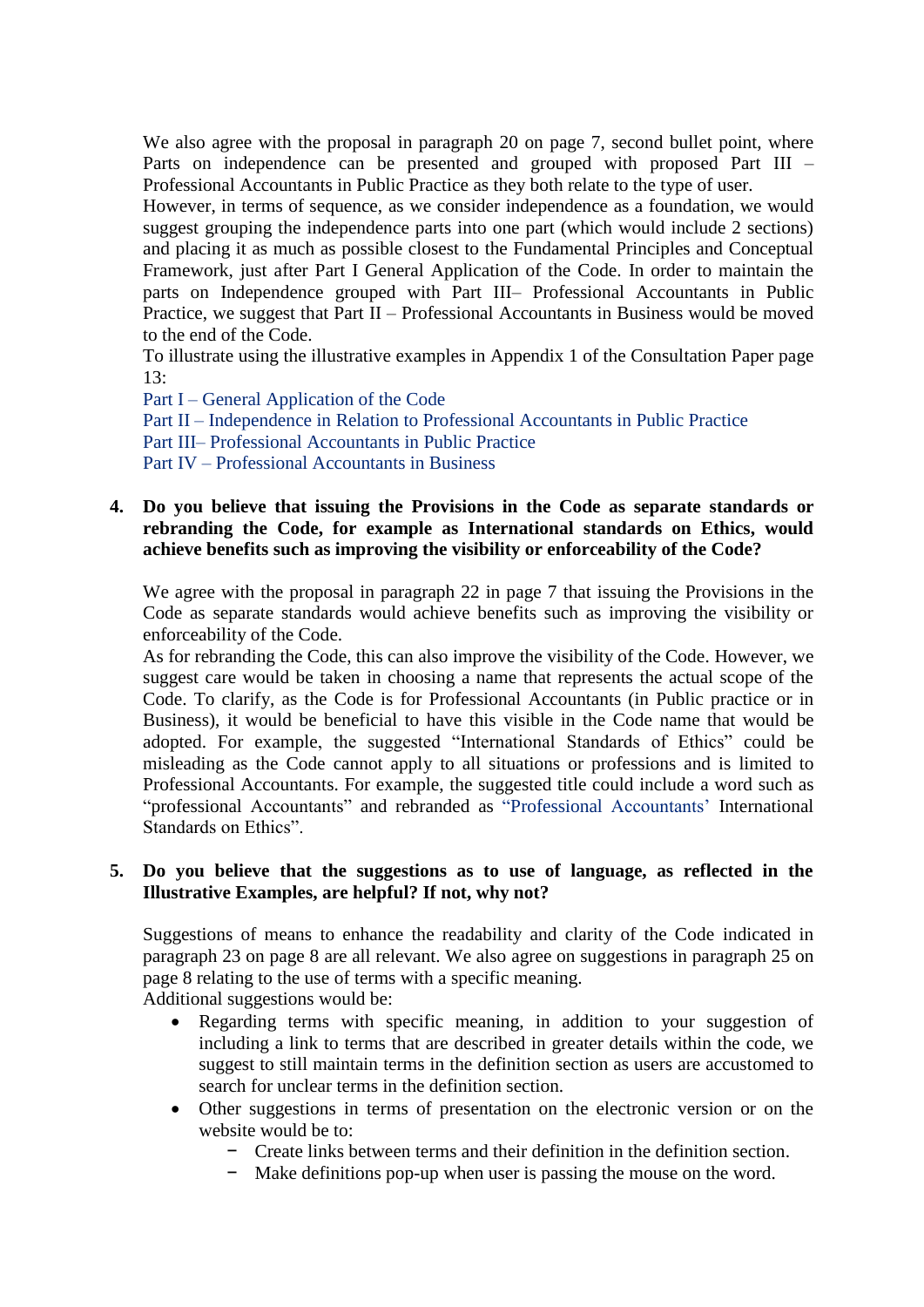- − Have on the right side of the screen a narrow column where are visible definitions of terms appearing on the page of the Code with the possibility of selecting to hide or unhide the column.
- −
- **6. Do you consider it is necessary to clarify responsibility in the Code? If so, do you consider that the illustrative approach to responsibility is an appropriate means to enhance the usability and enforceability of the Code? If not, what other approach would you recommend?**

It would be beneficial to clarify responsibility in the Code in order to facilitate compliance and enforcement. We concur with the following suggestions:

- Paragraph 29, first bullet point on page 9: Reduce the number of requirements where the responsibility is unclear due to the use of the passive voice
- Paragraph 29, second bullet point on page 9: Include a requirement in the Code for a firm to establish relevant policies and procedures to assign responsibility

On the other hand, we are not fully in favor with paragraph 29, third bullet point on page 9, of adding systematically guidance to provide examples of who may be a responsible individual for a particular matter within a firm. For this specific guidance, giving examples may mislead firms, especially if each firm has its own specificities.

We believe that guidance could cover, in this specific requirement (as illustrative in paragraph 30 on page 9) on etablishing relevant policies and procedures to assign responsibility, proper means of communicating the firm's policies and procedures and proper acknowledgement of assignees of their responsibilities.

# **7. Do you find the examples of responsible individuals illustrated in paragraph 33 useful?**

The example illustrated in paragraph 33 on page 10 is well worded but does not appear to be very useful because the examples listed of individuals responsible could be easily deduced. Also as indicated above, giving examples may mislead firms, especially if each firm has its own specificities.

## **8. Do you have any comments on the suggestions for an electronic version of the Code, including which aspects might be particularly helpful in practice?**

An electronic version of the Code would be very beneficial even if a PDF version would still be required. An electronic version of the Code would allow as suggested in paragraph 38 on page 11:

- Filtering to enable selection of sections relevant to the user.
- Cross-linkages between relevant information (purpose and fundamental principles and conceptual framework and requirements and the relevant application and other explanatory material).

In addition the electronic version can allow the following:

- Search bar.
- Links between terms and their definition in the definition section
- Possibility of definitions to pop-up when passing the mouse on the word.
- Presentation of the Code and definitions in the same page (for example, having on the right side of the screen a narrow column where are visible definitions of terms